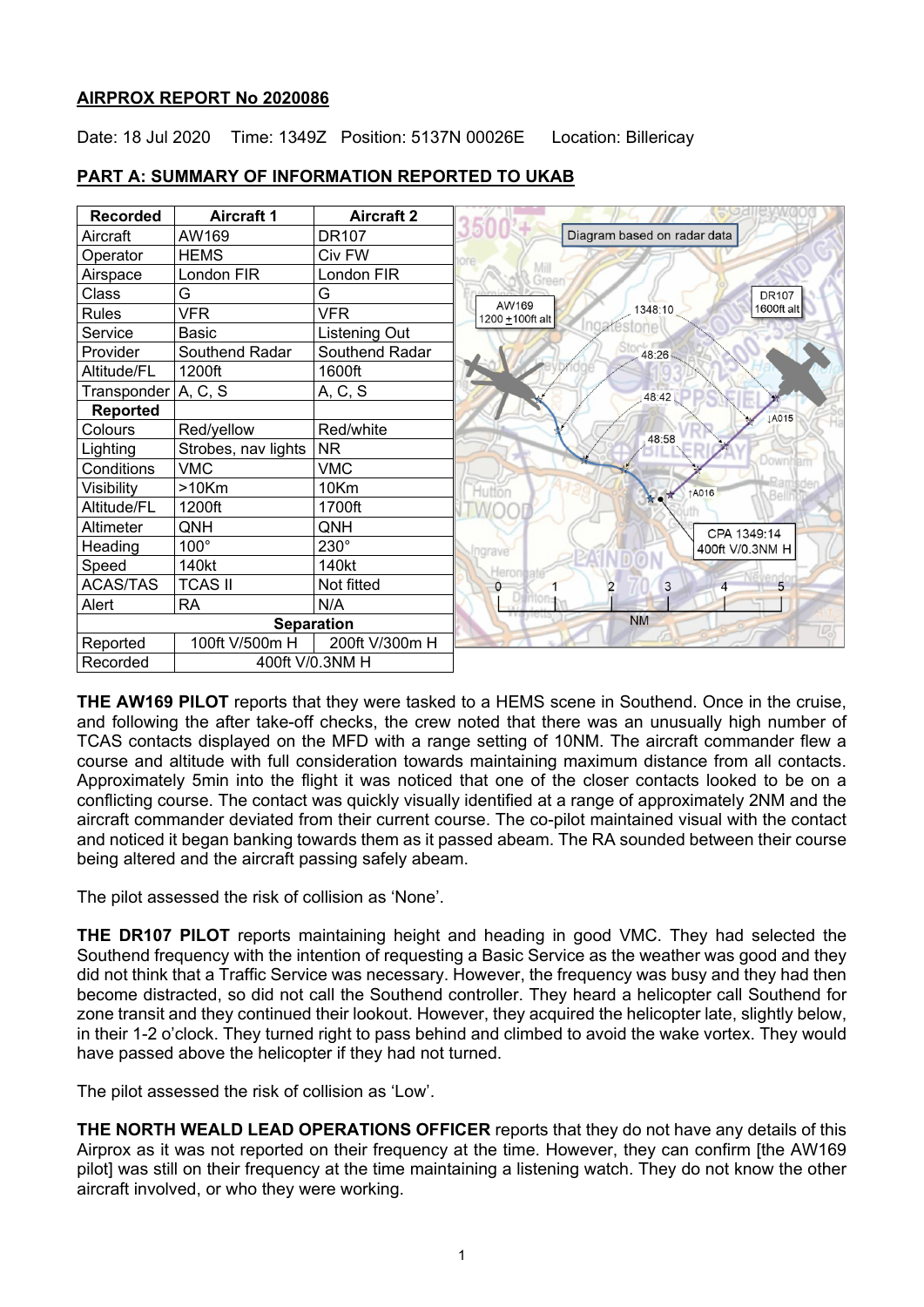**THE SOUTHEND CONTROLLER** reports that, whilst providing a LARS at Southend, [the AW169 pilot] called for a Basic Service, 1200ft, and entry into the Southend CTR. Following co-ordination with Director, a clearance was issued to enter Southend Class D airspace, VFR, not above altitude 1500ft. The pilot responded with "...the TCAS is talking, say again". The clearance was passed again and the aircraft was transferred to Southend Director. The only aircraft observed in the vicinity of [the AW169] was [a PA28], approximately 2NM north (behind [the AW169]) indicating 1600ft.

### **Factual Background**

The weather at Southend was recorded as follows:

METAR EGMC 181350Z 24011KT CAVOK 24/11 Q1017=

#### **Analysis and Investigation**

#### **London Southend Airport investigation**

Southend was operating SSR only, as per the NOTAM, due to primary radar failure. The investigation has used the surveillance and RT recordings, the Director and LARS controllers' reports and interviews with the relevant radar controllers. The pilot's report was not available.

[The AW169 pilot] was in receipt of a Basic Service from Southend Radar at time of the incident with [the DR107]. The aircraft's Mode S ID, Mode A and Mode C (verified) were displayed correctly. [A PA28 pilot] was in receipt of a Basic Service from Southend Director, operating on a local flight from Southend, in vicinity of Billericay and Hanningfield Reservoir. [The DR107 pilot] was not in receipt of a service from Southend.

Timeline (filtered for relevant calls), Southend Radar frequency:

**1345:45** – [The AW169] first appeared on Southend radar displays, 3NM ESE North Weald indicating 1300ft. [The PA28] was manoeuvring near Billericay indicating 2000ft, tracking northeast.

**1348:03** – [The AW169] was tracking towards the BIL VRP (Billericay) indicating 1300ft. [The PA28] was approximately 1.5NM NE of [the AW169], tracking south, indicating 1000ft.

**1348:16** – [The AW169] was observed to turn to the right, away from [the PA28] which was then tracking south. The lateral distance between the aircraft was approximately 0.6NM with a vertical separation indicated at 200ft.

**1348:38** – [The AW169 pilot] called Southend Radar. They were 0.5NM W BIL at 1300ft indicated; [the PA28] was then 1NM N BIL at 1400ft indicated. [The AW169 pilot] transmitted "*[C/S] is an AW169 out of North Weald, we're just approaching the edge of your zone routing to a scene in Southend looking for a transit direct through your overhead*".

**1348:53** – [The AW169] was S of BIL tracking ESE at 1200ft indicated. [The PA28] was 1NM N BIL at 1500ft indicated, tracking east. The lateral distance between the 2 aircraft was 1.4NM.

**1349:02** – The Southend Radar controller transmitted "*[AW169 C/S] Southend QNH 1017, Basic Service*". This was read back correctly.

**1349:03** – [The PA28 pilot] (approaching Hanningfield) requested re-join instructions from Director. They were instructed to stand by.

**1349:15** – The radar indicated [the AW169] TCAS warning with a descent instruction (Figure 1). There were no apparent contacts in the vicinity to account for the warning. [The AW169] was 1NM SE BIL at 1200ft indicated. [The PA28] was 2NM N of [the AW169] at 1600ft indicated.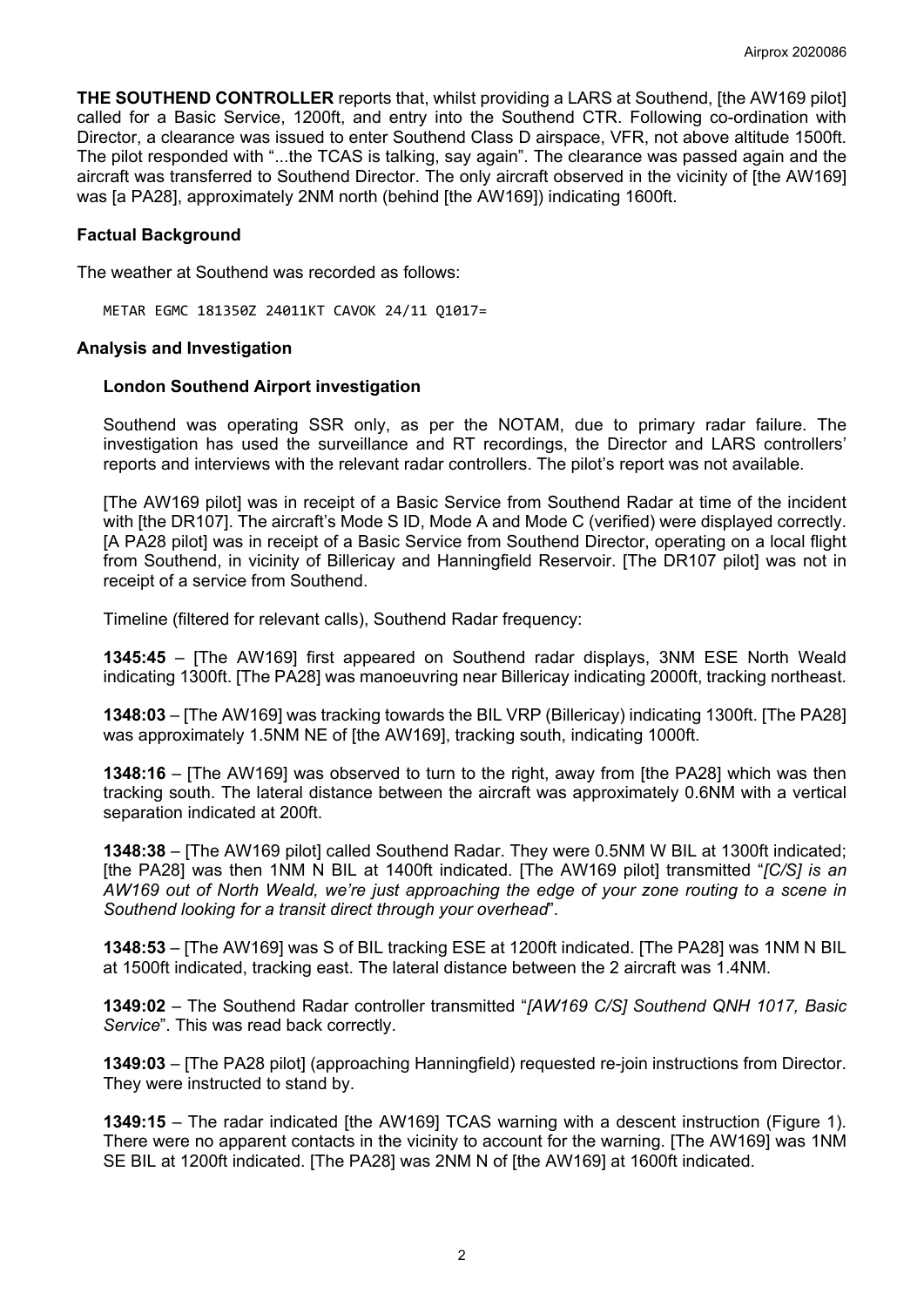

Figure 1 – Southend Radar display at CPA.

Southend ATC cannot confirm the level, position or track of [the DR107] at the time of the Airprox/TCAS event. For reasons which only became apparent during this investigation, their transponder had at no stage been recognised or processed by Southend radar systems. This is not an unknown phenomenon, although the precise nature of the problem was generally unknown to controllers. At the time of this incident, Southend was also operating SSR only, due long-term primary radar failure. Hence, in the unusual event that a transponder was not recognised, there is the potential for an aircraft to be rendered invisible to the controller(s). Both [the PA28] and [the AW169] were identified throughout using Mode S/A/C indications.

Two Southend Radar positions were operating at the time of the Airprox. The two ATCOs sit sideby-side and coordinate flights closely. [The PA28 pilot] was on a local flight and, as is common practice, had remained with Director. The Southend Director controller did not at any stage pass Traffic Information to [the PA28 pilot] on [the AW169] because they either did not see the potential confliction with [the AW169] or did not perceive there to be a genuine risk of collision. They were on the telephone to Tower at the time of the TCAS event, coordinating the transit. They transferred the helicopter as it entered their controlled airspace, after the Airprox/TCAS event. [The PA28 pilot] had called them for re-join instructions after the Airprox and, after an initial delay, was given join to right base RW23.

The Southend Radar controller did not warn the Director controller of a possible confliction between [the AW169] (not yet on Southend Radar frequency but approaching Hanningfield) and [the PA28] (which they knew was working Director) because they either did not see the potential confliction or did not perceive there to be a genuine risk of collision. It would not be their responsibility to do so but it is encouraged in the spirit of team-work when conditions allow. The Southend Radar controller was also providing a Service to several other callsigns.

Regarding the [reported] Airprox between [the DR107] and [the AW169]: [The AW169 pilot] had just been placed under a Basic Service from Southend Radar. The Southend Radar controller was coordinating a clearance with Director who, in turn, then coordinated with Tower. At some point during this coordination it appears that, from the pilot's report and the subsequent TCAS warning, they came into conflict with traffic which was completely unknown to Southend. The traffic did not call and was not at any time observed on radar. As far as the radar controller was aware, there was no traffic in the vicinity [of the AW169] and the TCAS event appeared to be a spurious one. The [AW169] pilot mentioned that their TCAS was 'talking', but at no point intimated an Airprox had occurred with either [of the other] aircraft. They were transferred to Director with no further incident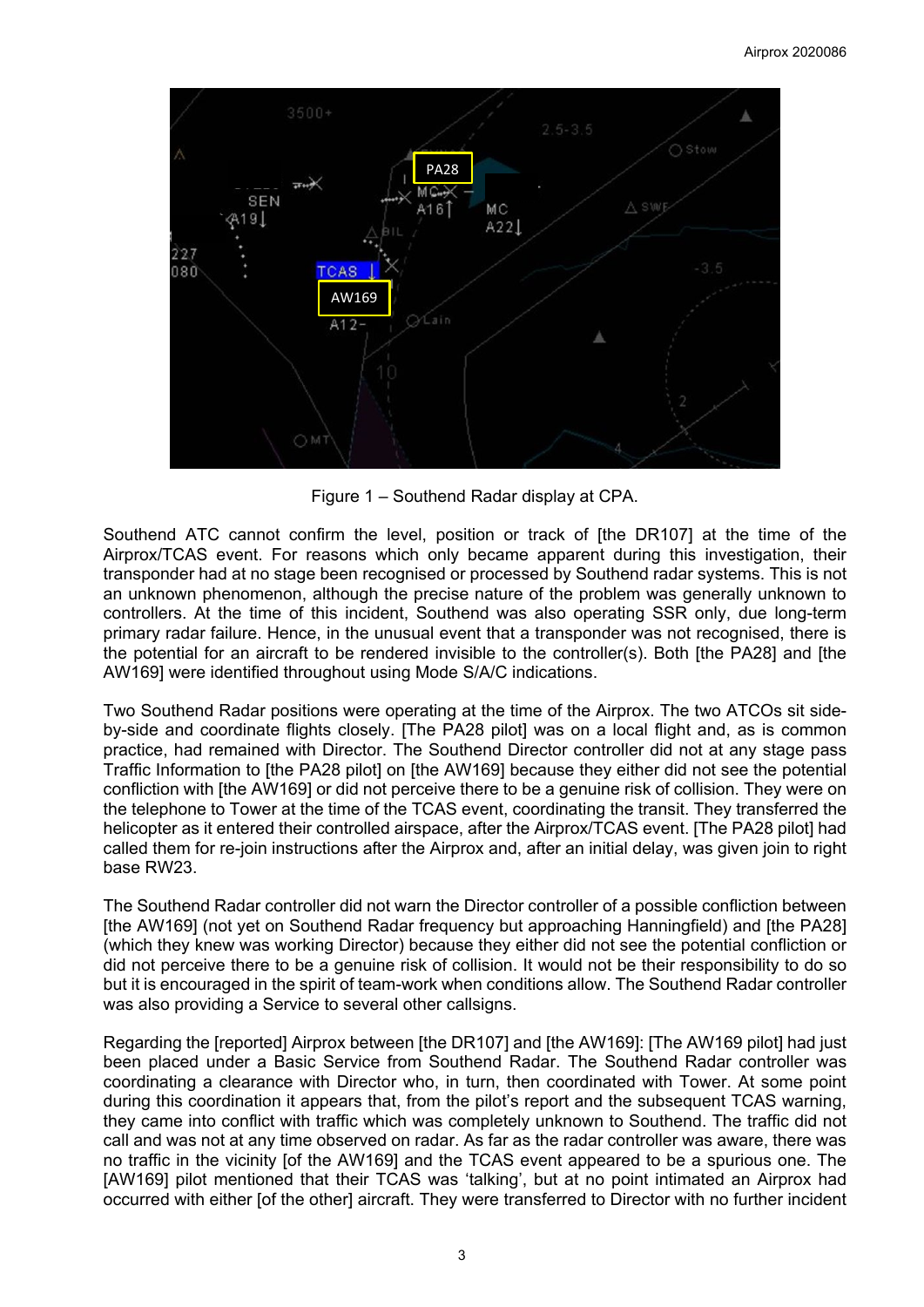and neither controller made initial reporting action, as they were unaware of any potential incident having occurred.

Evidence suggests that [the DR107] pilot was routing outside controlled airspace and had a serviceable transponder which Southend Radar did not see due to a combination of a lack of primary radar and a radar processor which did not recognise their transponder (see conclusion).

[The AW169] and other helimed callsigns frequently operate close to Southend controlled airspace without speaking to Southend ATC. Radar controllers at Southend are accustomed to seeing helimed callsigns close to, or underneath, the Southend CTA whilst not providing the pilots with a Service.

[The AW169 pilot] was not receiving a Service when they turned away from [the PA28]. They appeared to make a manoeuvre to deconflict themselves in good time to avoid a more serious confliction. Their relatively late first call to Southend, given their flight status, meant hurried coordination between controllers to prevent a delay.

The controller providing the Basic Service to [the PA28 pilot] was, at the time of the event, both receiving late-notice coordination from their radar colleague and coordinating an ATZ transit with Tower. However, by the time they were made aware of [the AW169] and the pilot's intentions, [the PA28] was well clear.

[The PA28 pilot] was manoeuvring VFR in Class G airspace under a Basic Service. It is possible that their turn away from [the AW169] was intentional due to good lookout, or may have been providence.

Controllers are not obliged to pass/update Traffic Information to aircraft receiving a Basic Service, except where an obvious danger of collision exists. Pilots remain responsible for maintaining a lookout and avoiding traffic.

**Unit Conclusions** – The Airprox/TCAS event between [the AW169] and [the DR107] cannot be commented upon. Evidence suggests that at the time of the event, [the AW169 pilot] had just confirmed a Basic Service. [The DR107] was unknown and unseen by Southend ATC (see below).

As a result of enquiries and initial recommendations during this investigation, Southend ATC has:

- Completed works in recommissioning the primary radar. As of  $9<sup>th</sup>$  September 2020 the primary radar is serviceable and in-use.
- Established that the [DR107] was fitted with Garrecht VT-01-type transponder.

• Established that certain Garrecht-type transponders have a known incompatibility problem with Selex processors, which was documented during the post-installation trial period. Colloquial evidence suggests that this phenomenon is not unique to Southend but is, in fact, a common problem documented by other units and known to both manufacturers and the CAA. The installation sign-off stated the following in relation to the raised problem:

- "Closed It has been identified that these transponders are displaying inconsistent responses to all Radar types. This has been attributed to the transponders and is under investigation by the CAA. We consider this closed as it is not an ATCR33 system fault."
- Reviewed the ATC safety case for operation of the Selex system, to include the above.

• Reviewed MATS part 2 and include a Supplementary Instruction containing information and advice to controllers on the above.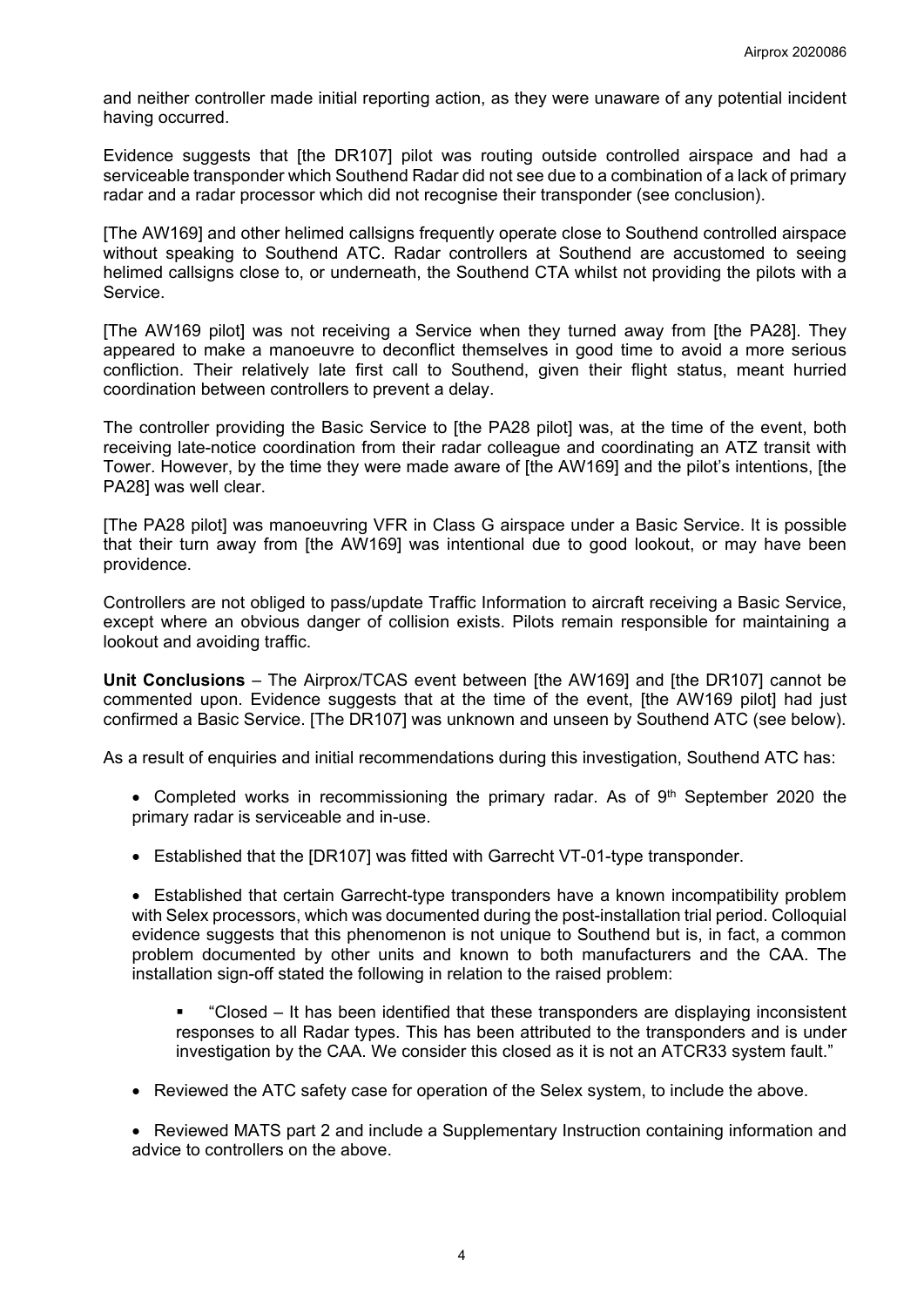• Consulted CAA SARG<sup>[1](#page-4-0)</sup> in relation to the above actions.

**Unit Recommendations** – SATCO to consider a reminder to staff of the requirement to log and report any unusual occurrences concerning the behaviour of the Selex radar, in particular the phenomenon whereby certain transponders are rendered invisible to Selex SSR processors.

#### **UKAB Secretariat**

Analysis of the NATS radar replay was undertaken. The phenomenon of a transponder-equipped aircraft not being displayed on the radar screen, such as that which occurred on the Southend radar, was not apparent on the NATS radar. A radar screenshot is provided below (Figure 2) clearly showing the presence of the AW169, the DR107 and the PA28 that is referred to in the Southend ATC investigation. Figure 3 is the radar CPA at 1349:14.







The AW169 and DR107 pilots shared an equal responsibility for collision avoidance and not to operate in such proximity to other aircraft as to create a collision hazard.<sup>[2](#page-4-1)</sup> If the incident geometry is considered as converging then the DR107 pilot was required to give way to the AW169.<sup>[3](#page-4-2)</sup>

#### **Summary**

An Airprox was reported when an AW169 and a DR107 flew into proximity over Billericay at 1349Z on Saturday 18<sup>th</sup> July 2020. Both pilots were operating under VFR in VMC; the AW169 pilot was in receipt of a Basic Service from Southend Radar and the DR107 pilot, whilst not in receipt of a formal Air Traffic Service, was listening out on the Southend Radar frequency.

### **PART B: SUMMARY OF THE BOARD'S DISCUSSIONS**

Information available consisted of reports from both pilots, radar photographs/video recordings, GPS log files, reports from the air traffic controllers involved and a report from the appropriate operating authority. Relevant contributory factors mentioned during the Board's discussions are highlighted within the text in bold, with the numbers referring to the Contributory Factors table displayed in Part C.

<span id="page-4-0"></span><sup>&</sup>lt;sup>1</sup> Safety and Airspace Regulation Group.

<span id="page-4-1"></span><sup>2</sup> SERA.3205 Proximity.

<span id="page-4-2"></span><sup>3</sup> SERA.3210 Right-of-way (c)(2) Converging.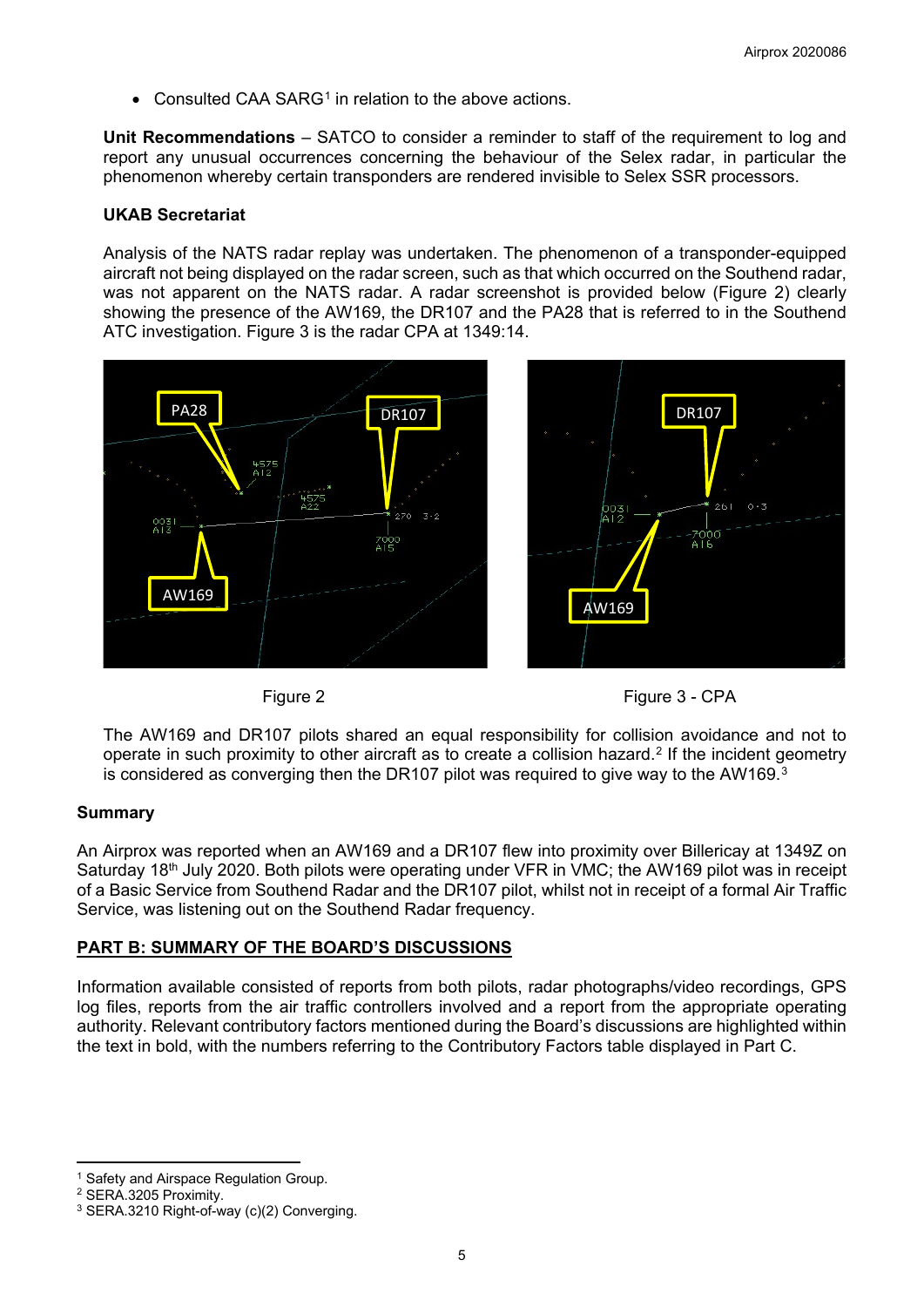Due to the exceptional circumstances presented by the coronavirus pandemic, this incident was assessed as part of a 'virtual' UK Airprox Board meeting where members provided a combination of written contributions and dial-in/VTC comments.

The Board first discussed the actions of the AW169 pilot. Members heard from a helicopter pilot member that the area in which the Airprox took place is widely known as popular with GA and is often quite busy, particularly in the vicinity of the Hanningfield reservoir. Therefore, although not a contributory factor in this particular encounter, the Board felt that, as a general note, the pilot may have been better served requesting a surveillance-based Air Traffic Service. That said, members agreed that the AW169 pilot had had situational awareness on the presence of the DR107 from their TCAS equipment and had also sighted the DR107, albeit it appeared to the Board they may have delayed their manoeuvring to increase separation to the extent that a TCAS RA had been generated (**CF4**), which had led the AW169 pilot to be concerned by the proximity of the DR107(**CF6**).

The Board then discussed the actions of the DR107 pilot, and quickly agreed that they had become distracted after selecting the radio frequency for Southend Radar which had led to them not informing the Southend controller of their presence. That said, he had been aware of the presence of the helicopter by virtue of hearing the AW169 pilot's transmissions. This had permitted him to mentally plot where to look for the helicopter and he had eventually become visual with it, albeit slightly later than the ideal (**CF5**). The DR107 pilot had then manoeuvred to increase separation, though the Board was unable to assess whether or not the AW169's TCAS RA had occurred before or after this manoeuvre had taken place.

Turning to the actions of the Southend Radar controller, the Board noted that they had been working SSR only (**CF1**) and that this had rendered the DR107 invisible to the controller, thus they had had no situational awareness of the potential conflict between the AW169 and DR107 (**CF2**, **CF3**). A GA member noted that this had been a salutary lesson that all barriers to mid-air collision have their weaknesses, and these can be exposed in the most unexpected of circumstances; thus lookout remains a vital element in avoiding conflictions with other aircraft, albeit lookout also has inherent weaknesses. Some ATC members wondered whether the Southend Radar controller should have informed the AW169 pilot on initial contact that they were working SSR only, notwithstanding there had been a NOTAM issued describing the unserviceability of the primary radar. CAP774, paragraph 1.10 (Reduced traffic information/deconfliction advice) states:

• *There may be circumstances that prevent controllers/FISOs from passing timely traffic information and/or deconfliction advice, e.g. high workload, areas of high traffic density, unknown aircraft conducting high energy manoeuvres, or when traffic is not displayed to the controller or is obscured by surveillance clutter. Controllers/FISOs shall inform the pilot of reductions in traffic information along with the reason and the probable duration; however, it may not always be possible to provide these warnings in a timely fashion*.

Although not contributory to this event, members wished to remind controllers that it is good practice to inform pilots of any limitations that may be placed on the Service they have agreed to provide. That said, members did feel that had the AW169 pilot requested a surveillance-based Service then that may have prompted the controller to remind the pilot that Southend was working SSR only. As for the inability of the Southend SSR to detect the presence of certain certified transponders, the Board was concerned to discover that the particular pairing of the make of transponder fitted to the DR107 and the SSR processer in use at Southend was a known problem that appears to have existed for a considerable time. Enquiries with the CAA revealed that, although there is some corporate memory of this issue and that the reference to a 'CAA investigation' may be based on historic communications between the manufacturer of the SSR processor and Southend ATC when the radar was first installed, there is no formal investigation into the problem by the Regulator. In light of this information, the Board wished to make a formal Safety Recommendation that '*The CAA reviews the Southend ATC Safety Case activity to ensure that it includes robust mitigations for the known incompatibility between the SSR processor and Garrecht-type transponders*'.

Finally, the Board discussed the risk involved in this encounter. Members quickly agreed that, given a CPA of 400ft vertical and 0.3NM horizontal separation, coupled with the pilots assessments of collision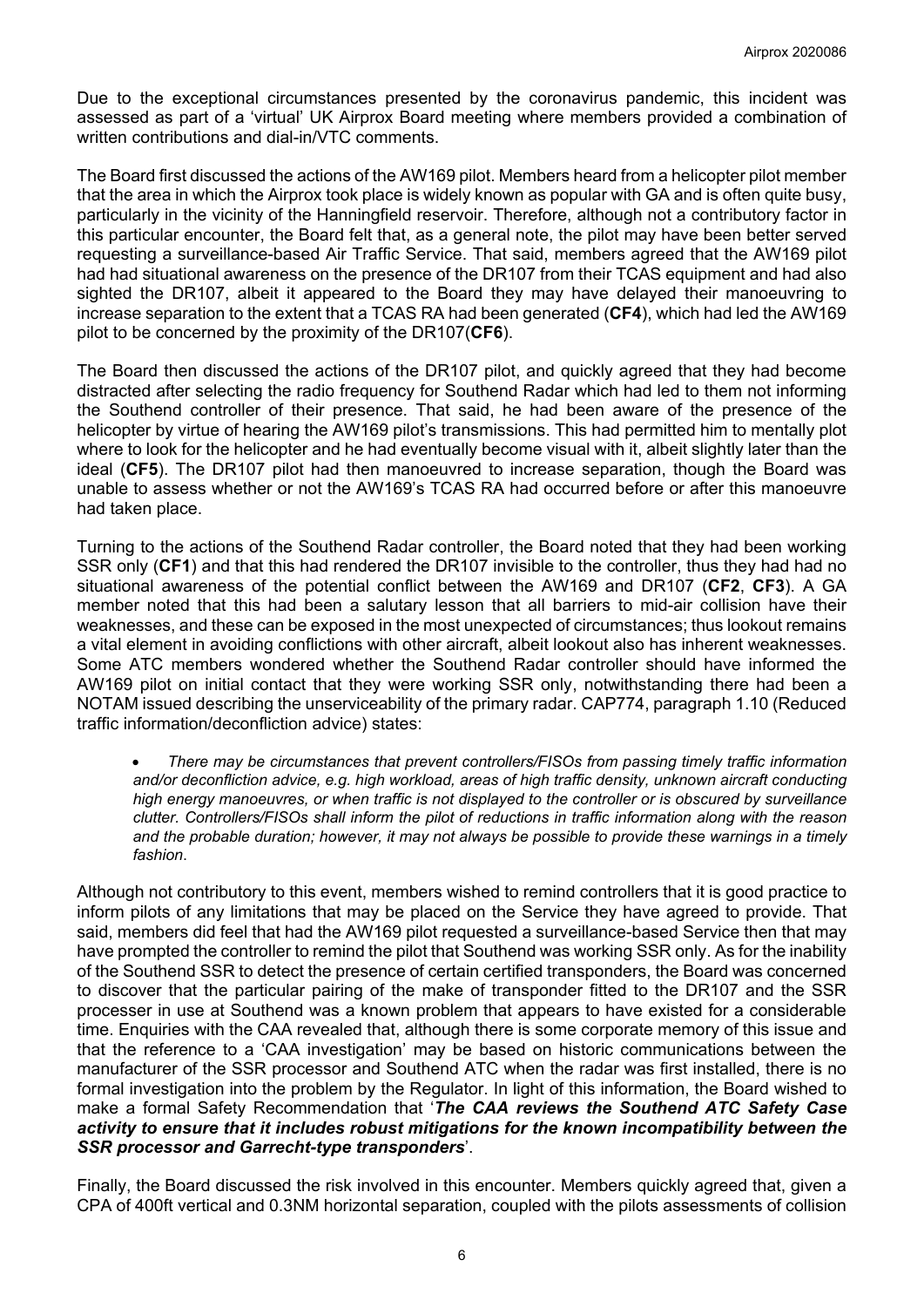risk as 'none' and 'low' respectively, there had been no risk of collision. However, some members felt that normal safety standards and parameters had pertained (Risk Category E) while others considered that the complete absence of the ATC Situational Awareness barrier due to apparent equipment compatibility shortfalls could not be considered to be 'normal'. After further discussion, the Board agreed that there had been no risk of collision but that safety had been degraded; Risk Category C.

# **PART C: ASSESSMENT OF CONTRIBUTORY FACTORS AND RISK**

## Contributory Factors:

|                | 2020086                                              |                                               |                                                                   |  |  |  |
|----------------|------------------------------------------------------|-----------------------------------------------|-------------------------------------------------------------------|--|--|--|
| <b>CF</b>      | <b>Factor</b>                                        | <b>Description</b>                            | Amplification                                                     |  |  |  |
|                | <b>Ground Elements</b>                               |                                               |                                                                   |  |  |  |
|                | • Manning and Equipment                              |                                               |                                                                   |  |  |  |
| 1              | Technical                                            | • Aerodrome and ATM Equipment                 | Non-functional or unavailable equipment                           |  |  |  |
|                | • Situational Awareness and Action                   |                                               |                                                                   |  |  |  |
| $\overline{2}$ | Contextual                                           | • Situational Awareness and Sensory<br>Events | The controller had only generic, late or no Situational Awareness |  |  |  |
| 3              | <b>Human Factors</b>                                 | • Conflict Detection - Not Detected           |                                                                   |  |  |  |
|                | <b>Flight Elements</b>                               |                                               |                                                                   |  |  |  |
|                | • Electronic Warning System Operation and Compliance |                                               |                                                                   |  |  |  |
| 4              | Contextual                                           | • ACAS/TCAS RA                                |                                                                   |  |  |  |
|                | • See and Avoid                                      |                                               |                                                                   |  |  |  |
| 5.             | <b>Human Factors</b>                                 | • Monitoring of Other Aircraft                | Late-sighting by one or both pilots                               |  |  |  |
| 6              | <b>Human Factors</b>                                 | • Perception of Visual Information            | Pilot was concerned by the proximity of the other aircraft        |  |  |  |

#### Degree of Risk: C

Recommendation: The CAA reviews the Southend ATC Safety Case activity to ensure that it includes robust mitigations for the known incompatibility between the SSR processor and Garrecht-type transponders.

### Safety Barrier Assessment[4](#page-6-0)

In assessing the effectiveness of the safety barriers associated with this incident, the Board concluded that the key factors had been that:

### **Ground Elements:**

**Manning and Equipment** were assessed as **ineffective** because the Southend Radar controller was operating SSR only and the equipment was unable to detect the presence of the DR107.

**Situational Awareness of the Confliction and Action** were assessed as **ineffective** because the Southend Radar controller did not know of the presence of the DR107 due to the DR107's transponder being invisible to the Southend Secondary Surveillance Radar.

<span id="page-6-0"></span><sup>4</sup> The UK Airprox Board scheme for assessing the Availability, Functionality and Effectiveness of safety barriers can be found on the [UKAB Website.](http://www.airproxboard.org.uk/Learn-more/Airprox-Barrier-Assessment/)